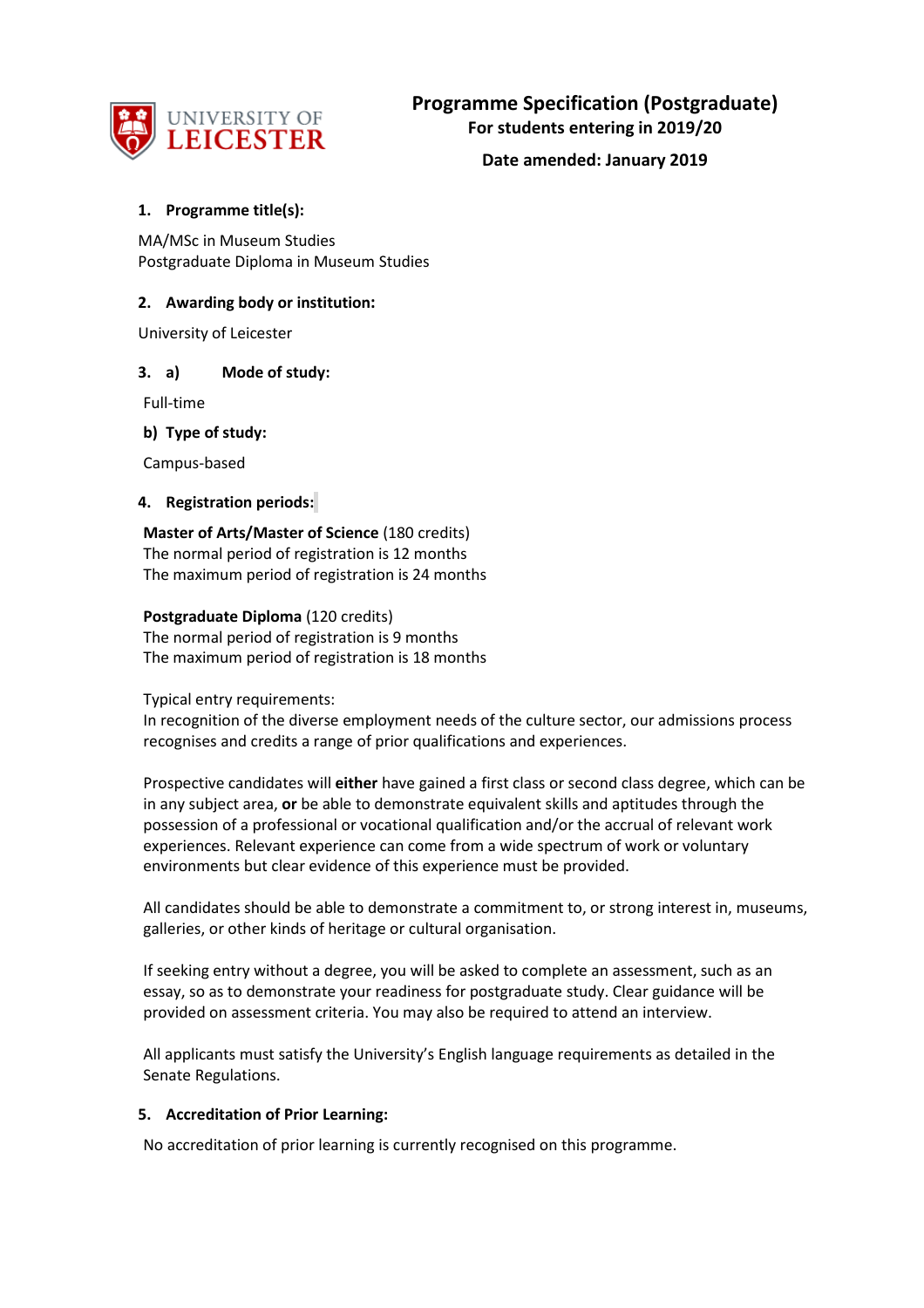## **6. Programme aims:**

The programme aims to:

- Provide a programme of study for those who want to develop a career in the museum and related sectors based on leading museum studies research and practice.
- Provide an inclusive, supportive, and yet challenging, learning environment with access to a range of academic support systems.
- Engage students in the critical development of museum studies as an academic discipline.
- Foster within students a motivation and aptitude for intellectual enquiry, critical assessment, creative innovation and a commitment to lifelong learning.
- Prepare students for further academic research in museum studies and related fields including history, natural sciences, education and communication.
- Equip students with the professional knowledge, skills and values appropriate for the needs of a rapidly changing museums sector.
- Produce employable graduates for the museum sector including museums, galleries, archives, libraries and living collections around the world.
- Provide opportunities to develop a variety of personal transferable skills relevant to the needs of a range of employers, and develop students' abilities to identify, reflect upon and communicate these to a range of employers and professional colleagues within museums, galleries, heritage and wider sectors.

All our graduates (MA/MSc/PGDip) should be able to:

- Demonstrate knowledge of and be able to critically engage with major theoretical, methodological and professional themes in contemporary museum studies as defined in the learning outcomes and content of individual modules.
- Demonstrate an awareness of a range of museum-related issues, and creatively and thoughtfully apply the knowledge gained from the course within specific professional and academic contexts
- Demonstrate the intellectual skills appropriate to postgraduate study
- Work both independently and collaboratively
- Demonstrate a range of personal transferable skills including communication skills
- Perform to a high professional standard in order to secure employment
- Plan a response to research questions by formulation of aims, objectives and methodologies based on a comprehensive understanding of museum studies research
- Locate, select and analyse information relevant to a research project
- Construct arguments and communicate effectively in English, within an international academic and professional community

Graduates from our MA in Museum Studies should be able to:

• Plan, execute and write up an extended research project on a museum-related topic.

Graduates from our MSc in Museum Studies should be able to:

- Plan, execute and write up an extended research project on science in museums, science museums and collections, or utilise a technical or scientific methodology for the investigation of museums.
- **7. Reference points used to inform the programme specification:**
- University of Leicester Learning Strategy
- University of Leicester **Assessment Strategy 2017-2021**
- University of Leicester Periodic Developmental Review Report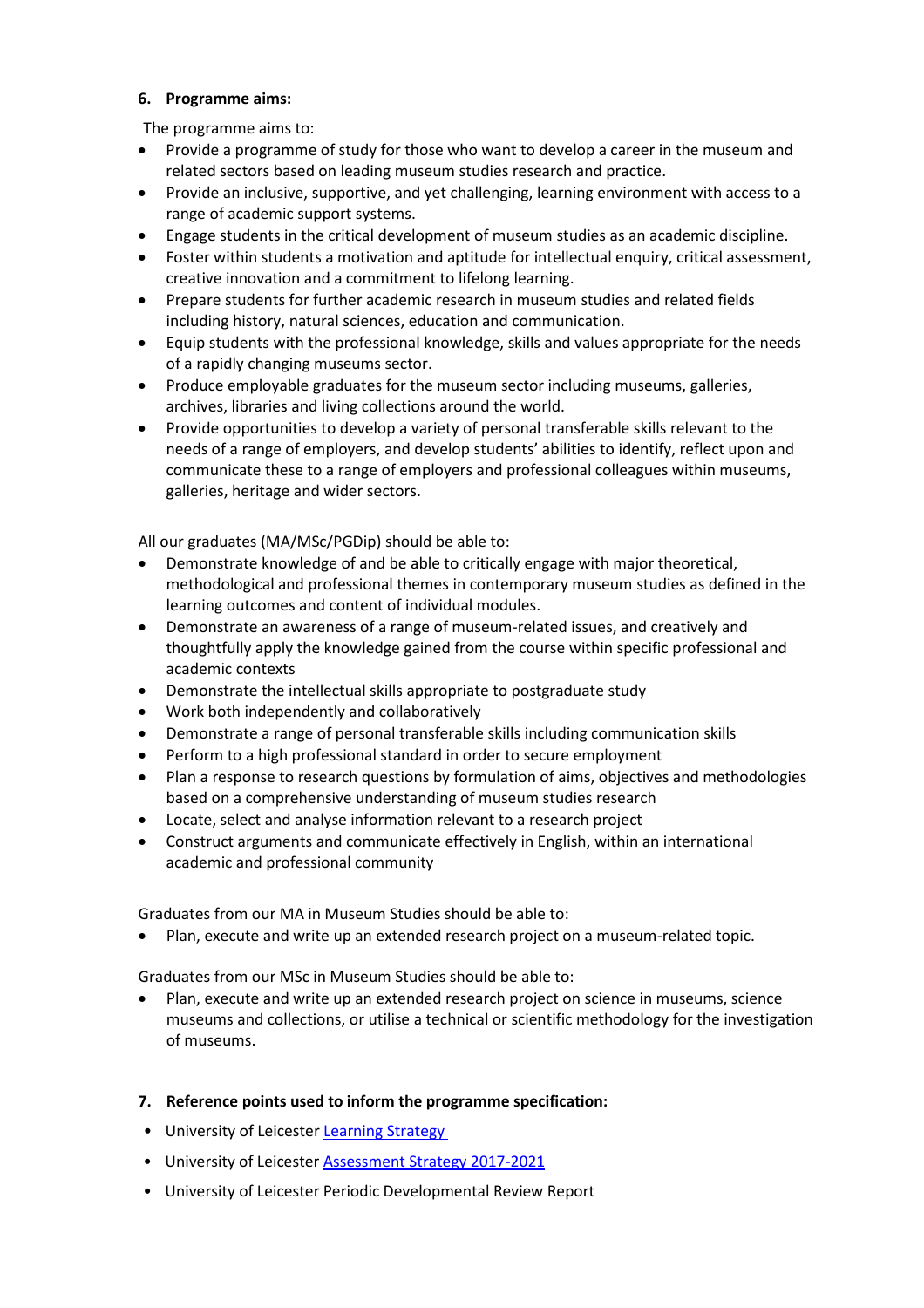- External Examiners' reports (annual)
- The University's annual and periodic reviews of the School's teaching
- University of Leicester Guide to Writing Intended Learning Outcomes
- University of Leicester: Accessible Curriculum
- University of Leicester: Transferable Skills Framework

### **8. Programme Outcomes:**

Unless otherwise stated, programme outcomes apply to all awards specified in 1. Programme title(s).

|                                                                                                                                                                                                                                          | <b>Intended Learning Outcomes   Teaching and Learning Methods</b>                                                                                                                                                                                  | <b>How Demonstrated?</b>                                                                                                                                                                                                                                                                                                |  |  |  |  |
|------------------------------------------------------------------------------------------------------------------------------------------------------------------------------------------------------------------------------------------|----------------------------------------------------------------------------------------------------------------------------------------------------------------------------------------------------------------------------------------------------|-------------------------------------------------------------------------------------------------------------------------------------------------------------------------------------------------------------------------------------------------------------------------------------------------------------------------|--|--|--|--|
| (a) Discipline specific knowledge and competencies                                                                                                                                                                                       |                                                                                                                                                                                                                                                    |                                                                                                                                                                                                                                                                                                                         |  |  |  |  |
| Knowledge                                                                                                                                                                                                                                |                                                                                                                                                                                                                                                    |                                                                                                                                                                                                                                                                                                                         |  |  |  |  |
| · Advanced knowledge of museum<br>practice and a range of museum<br>related issues                                                                                                                                                       | • Lectures<br>• seminars<br>• workshops/practicals<br>• student-led group work<br>online work<br>• study visits/fieldwork<br>• the work placement<br>• feedback on all assessed work<br>• self-directed learning<br>• independent research         | • Module assignments<br>• a technical report for a non-<br>academic audience<br>· study visits 'report-backs'<br>an exhibition project<br>presentations<br>practicals<br>• the work placement<br>• research project:<br>paper/report/media<br>presentation                                                              |  |  |  |  |
|                                                                                                                                                                                                                                          | <b>Concepts</b>                                                                                                                                                                                                                                    |                                                                                                                                                                                                                                                                                                                         |  |  |  |  |
| • Grasp of major theoretical<br>methodological and professional<br>principles in contemporary<br>museum studies                                                                                                                          | • Lectures<br>• seminars<br>• workshops/practicals<br>• student-led group work<br>• online work<br>· study visits/fieldwork<br>• the work placement<br>• feedback on all assessed work<br>self-directed learning<br>independent research           | • Module assignments<br>• a technical report for a non-<br>academic audience<br>· study visits 'report-backs'<br>• an exhibition project<br>presentations<br>• research project:<br>paper/report/media<br>presentation                                                                                                  |  |  |  |  |
|                                                                                                                                                                                                                                          | <b>Techniques</b>                                                                                                                                                                                                                                  |                                                                                                                                                                                                                                                                                                                         |  |  |  |  |
| • Mastery of a range of techniques<br>related to museum work,<br>including museum<br>communication, collections<br>management, collections care,<br>project management, exhibition<br>and interpretive planning and<br>research methods. | • Lectures<br>$\bullet$ seminars<br>• workshops/practicals<br>• student-led group work<br>• online work<br>• study visits/fieldwork<br>• the work placement<br>• feedback on all assessed work<br>self-directed learning<br>• independent research | • Module assignments<br>• a technical report for a non-<br>academic audience<br>· study visits 'report-backs'<br>• the exhibition project<br>presentations<br>$\bullet$<br>practicals<br>• the work placement<br>• research project:<br>paper/report/media<br>presentation<br>reflective statement on work<br>placement |  |  |  |  |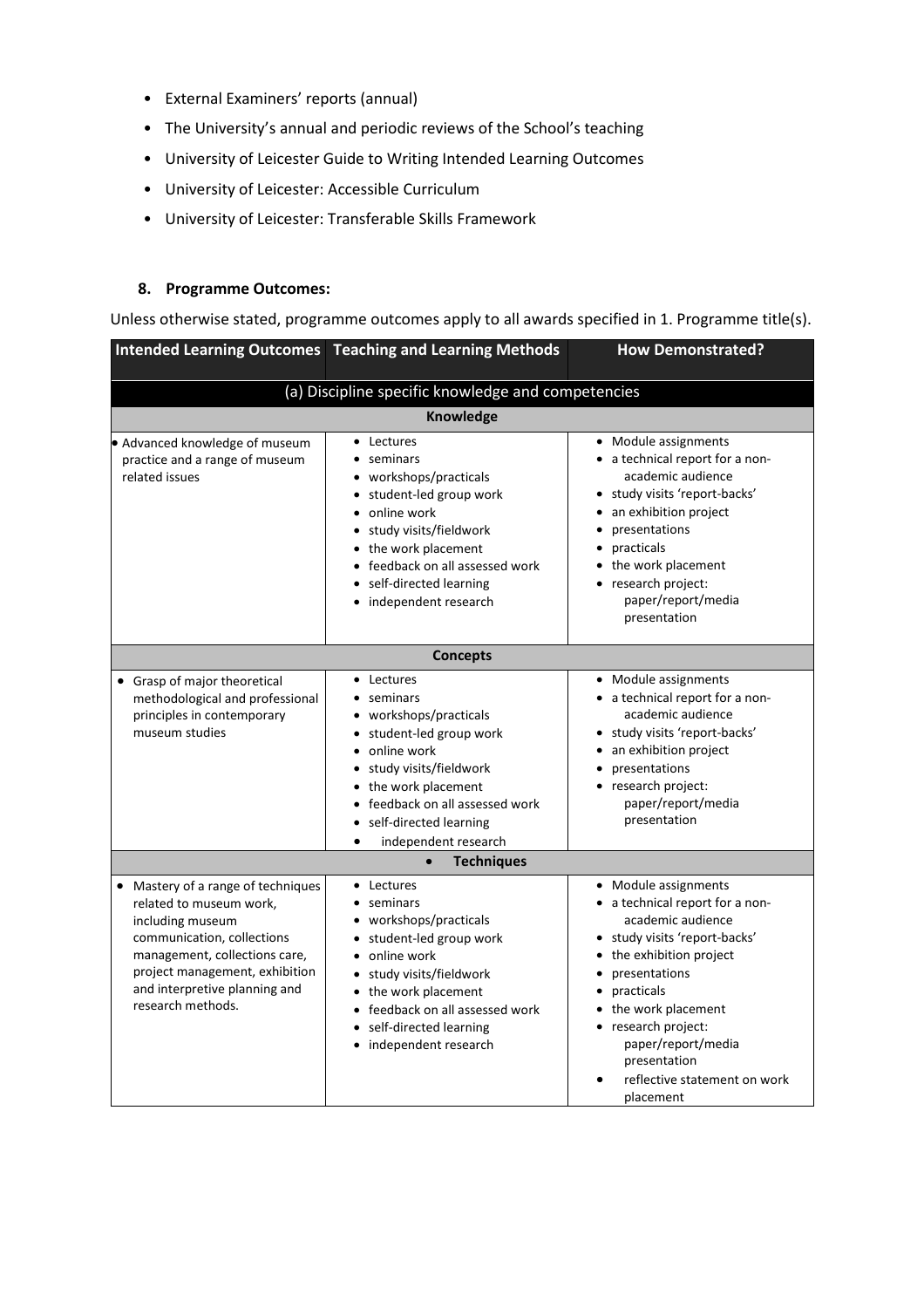|                                                                                                                                                                                                                                                                                                                                                                                                           | <b>Intended Learning Outcomes   Teaching and Learning Methods</b>                                                                                                                                                                                                                                               | <b>How Demonstrated?</b>                                                                                                                                                                                                                                                                                                |  |  |  |
|-----------------------------------------------------------------------------------------------------------------------------------------------------------------------------------------------------------------------------------------------------------------------------------------------------------------------------------------------------------------------------------------------------------|-----------------------------------------------------------------------------------------------------------------------------------------------------------------------------------------------------------------------------------------------------------------------------------------------------------------|-------------------------------------------------------------------------------------------------------------------------------------------------------------------------------------------------------------------------------------------------------------------------------------------------------------------------|--|--|--|
| <b>Critical analysis</b><br>$\bullet$                                                                                                                                                                                                                                                                                                                                                                     |                                                                                                                                                                                                                                                                                                                 |                                                                                                                                                                                                                                                                                                                         |  |  |  |
| • Ability to apply understanding of<br>concepts and techniques with<br>independence, rigour and self<br>reflexivity                                                                                                                                                                                                                                                                                       | • Lectures<br>seminars<br>• workshops/practicals<br>student-led group work<br>online work<br>$\bullet$<br>study visits/fieldwork<br>• the work placement<br>feedback on all assessed work<br>self-directed learning<br>independent research                                                                     | • Module assignments<br>a technical report for a non-<br>academic audience<br>study visits 'report-backs'<br>the exhibition project<br>presentations<br>practicals<br>the work placement<br>research project: research project:<br>٠<br>paper/report/media<br>presentation<br>reflective statement on work<br>placement |  |  |  |
|                                                                                                                                                                                                                                                                                                                                                                                                           | <b>Presentation</b><br>$\bullet$                                                                                                                                                                                                                                                                                |                                                                                                                                                                                                                                                                                                                         |  |  |  |
| Ability to organise research<br>$\bullet$<br>material in a manner<br>appropriate to the medium<br>that is to be assessed; to<br>distinguish between relevant<br>and non-relevant material; to<br>write-up and deliver oral<br>reports on findings to a<br>professional standard                                                                                                                           | • Writing and assessment briefings<br>online materials<br>tutorials<br>seminars<br>• oral presentation workshops<br>• module assignment feedback<br>research project supervision<br>$\bullet$<br>research project feedback<br>٠                                                                                 | Individual presentations<br>• technical report for a non-<br>academic audience<br>• study visit 'report backs'<br>module assignments<br>research project:<br>$\bullet$<br>paper/report/media<br>presentation<br>reflective statement on work<br>placement                                                               |  |  |  |
|                                                                                                                                                                                                                                                                                                                                                                                                           | <b>Appraisal of evidence</b><br>$\bullet$                                                                                                                                                                                                                                                                       |                                                                                                                                                                                                                                                                                                                         |  |  |  |
| Ability to analyse and assess a<br>$\bullet$<br>variety of complex<br>museological and practical<br>museum issues and concepts<br>Ability to mount and sustain an<br>$\bullet$<br>independent level of inquiry at<br>an advanced level                                                                                                                                                                    | • Lectures<br>• seminars<br>• workshops/practicals<br>• student-led group work<br>• online work<br>study visits/fieldwork<br>• the work placement<br>feedback on all assessed work<br>writing and assessment briefings<br>research project supervision<br>research project feedback.<br>(b) Transferable skills | • Module assignments<br>• a technical report for a non-<br>academic audience<br>study visits 'report-backs'<br>the exhibition project<br>presentations<br>research project:<br>٠<br>paper/report/media<br>presentation                                                                                                  |  |  |  |
| <b>Research skills</b>                                                                                                                                                                                                                                                                                                                                                                                    |                                                                                                                                                                                                                                                                                                                 |                                                                                                                                                                                                                                                                                                                         |  |  |  |
| • Ability to define and describe a<br>problem and its parameters and<br>develop methods for its solution,<br>including a realistic timetable and<br>taking into account relevant<br>ethical issues.<br>• Knowledge of a range of research<br>methods.<br>• Ability to analyse and draw<br>appropriate conclusions from<br>research data.<br>. Ability to research and critically<br>engage with websites. | • Study and Research Guidance<br>resource on BlackBoard.<br>• Self-directed learning<br>progressive modes of assessment<br>٠<br>• research project supervision                                                                                                                                                  | • module assignments<br>• technical report for a non-<br>academic audience<br>• the exhibition project<br>individual presentations<br>$\bullet$<br>research project:<br>paper/report/media<br>presentation                                                                                                              |  |  |  |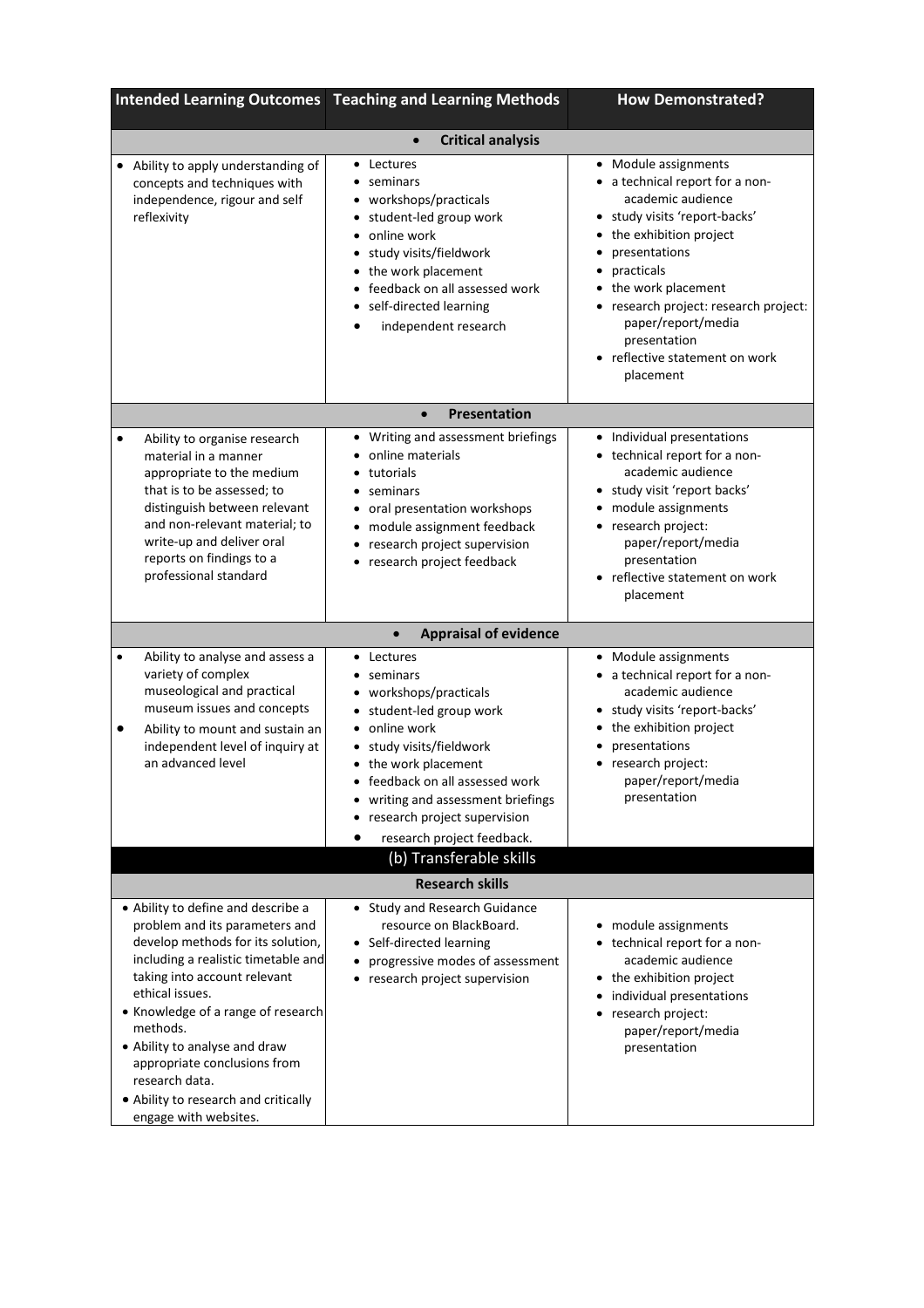| <b>Intended Learning Outcomes</b>                                                                                                                                                                                                                                                                                              | <b>Teaching and Learning Methods</b>                                                                                                                                                                                                                                                    | <b>How Demonstrated?</b>                                                                                                                                                                            |  |  |  |  |
|--------------------------------------------------------------------------------------------------------------------------------------------------------------------------------------------------------------------------------------------------------------------------------------------------------------------------------|-----------------------------------------------------------------------------------------------------------------------------------------------------------------------------------------------------------------------------------------------------------------------------------------|-----------------------------------------------------------------------------------------------------------------------------------------------------------------------------------------------------|--|--|--|--|
| <b>Communication skills</b>                                                                                                                                                                                                                                                                                                    |                                                                                                                                                                                                                                                                                         |                                                                                                                                                                                                     |  |  |  |  |
| • Ability to communicate views,<br>needs and concerns effectively in<br>the context of international<br>working relationships.<br>• Ability to deliver oral<br>presentations to a professional<br>standard.<br>. Ability to write cogently and<br>clearly at levels appropriate to<br>academic, museum and public<br>contexts. | • Study and Research Guidance<br>resource on BlackBoard.<br>• writing and assessment briefings<br>tutorials<br>• seminars<br>• oral presentation workshops<br>oral presentation feedback<br>• module assignment feedback<br>• research project supervision<br>research project feedback | • Individual presentations<br>study visit 'report backs'<br>• module assignments<br>• technical report for a non-<br>academic audience<br>• research project:<br>paper/report/media<br>presentation |  |  |  |  |
|                                                                                                                                                                                                                                                                                                                                | Data presentation                                                                                                                                                                                                                                                                       |                                                                                                                                                                                                     |  |  |  |  |
| • Ability to present research clearly<br>and effectively using appropriate<br>digital media resources                                                                                                                                                                                                                          | • Study and Research Guidance<br>resource on BlackBoard.<br>• writing and assessment briefings<br>working with on-line databases<br>$\bullet$<br>• self-directed learning<br>oral presentation feedback<br>assignment feedback<br>research project feedback.<br>٠                       | • Module assignments<br>Individual/group presentations<br>• research project:<br>paper/report/media<br>presentation                                                                                 |  |  |  |  |
|                                                                                                                                                                                                                                                                                                                                | <b>Information technology</b>                                                                                                                                                                                                                                                           |                                                                                                                                                                                                     |  |  |  |  |
| • Ability to make use of digital<br>resources for conducting<br>academic research, locating<br>resources, and assessing these<br>resources for utility and<br>reliability.<br>• Ability to use online resources set<br>up by the School and the<br>University (e.g. Blackboard, the<br>Digital Library).                       | • Lectures, briefings, tutorials<br>• Self-directed learning<br>working with on-line databases<br>Research project supervision<br>Independent research.                                                                                                                                 | • Module assignments<br>• technical report for a non-<br>academic audience<br>• the exhibition project<br>• research project:<br>paper/report/media<br>presentation                                 |  |  |  |  |
|                                                                                                                                                                                                                                                                                                                                | <b>Problem solving</b>                                                                                                                                                                                                                                                                  |                                                                                                                                                                                                     |  |  |  |  |
| • Independently approach the<br>subject and form research<br>objectives in relation to a<br>particular 'problem'.<br>• Critically select and apply<br>methods for addressing research<br>questions.<br>• Critically select and analyse a<br>range of material for addressing<br>research questions.                            | • Study and Research Guidance<br>resource on BlackBoard.<br>• working with on-line databases<br>self-directed learning<br>assignment feedback<br>research project feedback.                                                                                                             | • Module assignments<br>• technical report for a non-<br>academic audience<br>• the exhibition project<br>• research project:<br>paper/report/media<br>presentation                                 |  |  |  |  |
| <b>Working relationships</b>                                                                                                                                                                                                                                                                                                   |                                                                                                                                                                                                                                                                                         |                                                                                                                                                                                                     |  |  |  |  |
| • Know how and when to draw on<br>the knowledge & expertise of<br>others<br>• Ability to contribute & comment<br>on ideas in syndicate groups<br>• Peer assessment (where<br>appropriate).                                                                                                                                     | • Tutorials<br>• seminars (and other interactive<br>sessions)<br>• student led group work<br>• the exhibition project<br>• the work placement<br>research project supervision                                                                                                           | • Tutorial contributions<br>• study visit 'report backs'<br>• reflective statement after work<br>placement<br>• research project:<br>paper/report/media<br>presentation                             |  |  |  |  |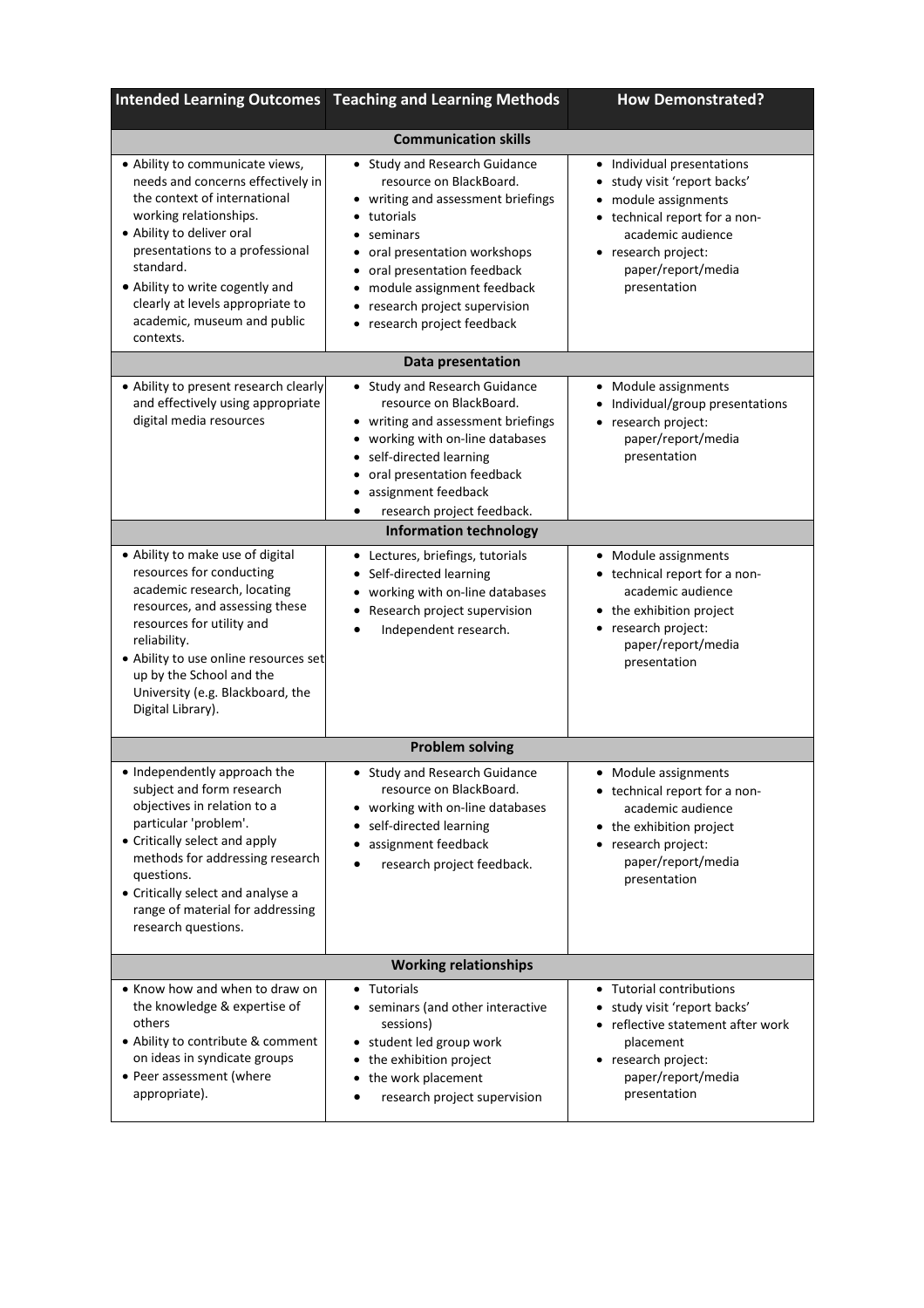|                                                                                                                                                                                                                    | Intended Learning Outcomes Teaching and Learning Methods                                                                                              | <b>How Demonstrated?</b>                                                                                                                                                                                                                                     |  |  |  |
|--------------------------------------------------------------------------------------------------------------------------------------------------------------------------------------------------------------------|-------------------------------------------------------------------------------------------------------------------------------------------------------|--------------------------------------------------------------------------------------------------------------------------------------------------------------------------------------------------------------------------------------------------------------|--|--|--|
| <b>Managing learning</b>                                                                                                                                                                                           |                                                                                                                                                       |                                                                                                                                                                                                                                                              |  |  |  |
| • Ability to identify, find,<br>categorise and organise research<br>material.<br>$\bullet$ Effective time and work<br>management skills.<br>• Ability to use digital resources to<br>assist and organise research. | • Study and Research Guidance<br>resource on BlackBoard.<br>• writing and assessment briefings<br>assessment feedback<br>research project feedback.   | • The exhibition project<br>module assignments<br>reflective statement after work<br>placement<br>• research project:<br>paper/report/media<br>presentation                                                                                                  |  |  |  |
| <b>Career management</b>                                                                                                                                                                                           |                                                                                                                                                       |                                                                                                                                                                                                                                                              |  |  |  |
| • Ability to reflect upon individual<br>professional strengths and<br>identify areas for development<br>• Gain the necessary skills and<br>knowledge to succeed in the<br>competitive job search<br>environment    | • Tutorials<br>Career Development<br>Programme including: lectures,<br>seminars, workshops. Jobs desk.<br>Museum Studies Connect<br>graduate network. | • Self-awareness demonstrated in<br>personal tutorials<br>• Research project supervisions<br>• reflective statement after work<br>placement<br>• performance at work placement<br>interviews<br>preparations for locating suitable<br>work after graduation. |  |  |  |

## **9. Special features**

Work placement, study visits, external speakers, optional 'Specialism' sessions, optional PhD student led Small Group Sessions, Reading Groups and seminar series, exhibition project.

## **10. Indicators of programme quality**

External Examiner reports: External Examiners continue to praise the level of feedback provided and the rigour of assessment methods.

Student feedback mechanisms: Surveys (LUMES), Student Staff Committees, annual focus groups.

### **11. Scheme of Assessment:**

As defined in **Senate Regulation 6:** Regulations governing taught postgraduate programmes of study.

### **12. Progression points**

As defined in **Senate Regulation 6:** Regulations governing taught postgraduate programmes of study.

In line with Senate Regulation 6, student progression will be reviewed by the Board of Examiners when students have completed the assessments for the 90 credit taught component of the course (modules 1-6).

In cases where a student has failed to meet a requirement to progress the student will be required to withdraw from the course and a recommendation will be made to the Board of Examiners for an intermediate award where appropriate.

### **13. Rules relating to re-sits or re-submissions:**

As defined in **Senate Regulation 6: Regulations governing taught postgraduate programmes of study.** 

### **14. External Examiners reports**

Recent External Examiner's reports for this programme attached.

### 15. **Additional features** (e.g. timetable for admissions)